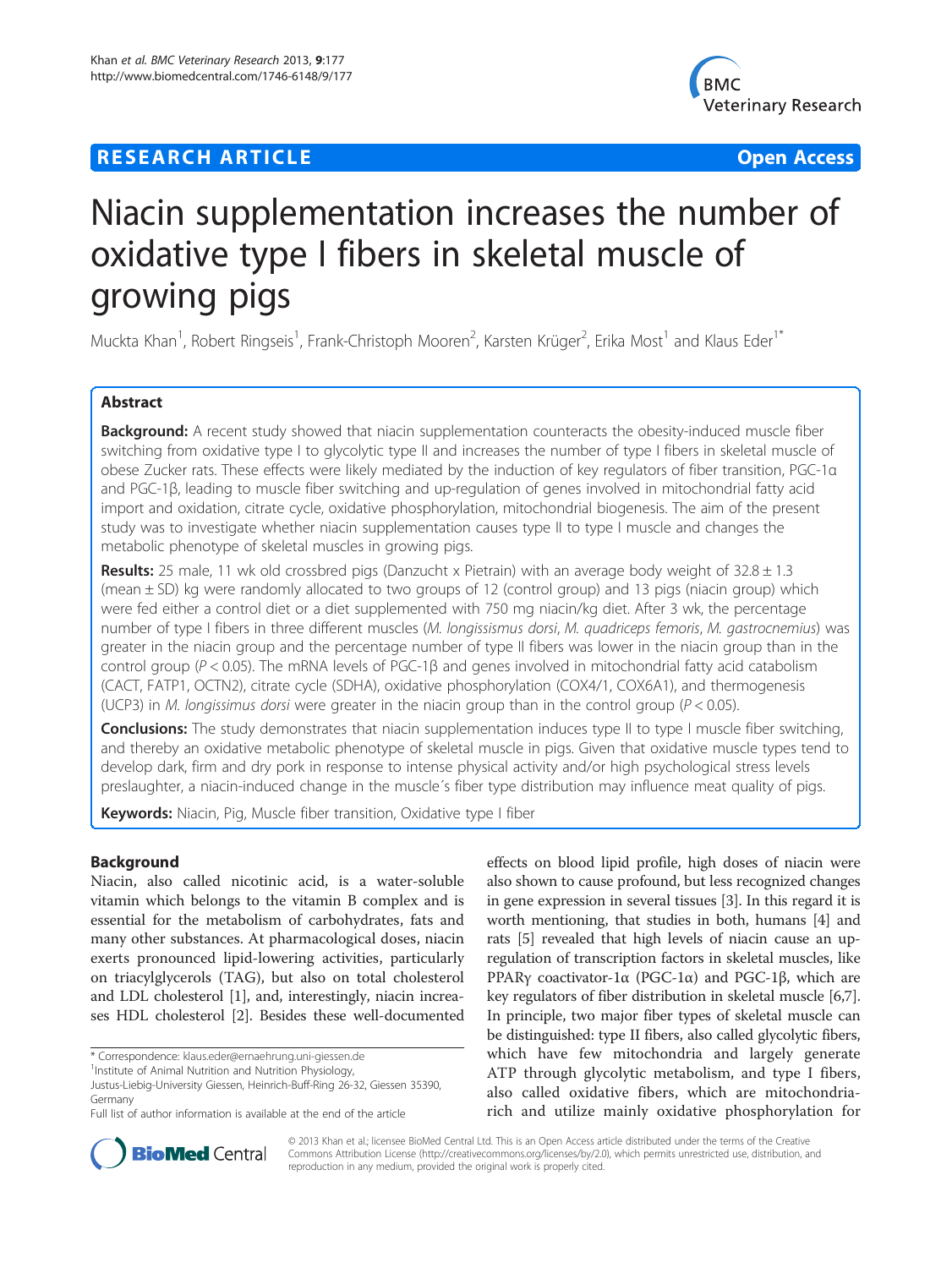energy production [\[8,9\]](#page-6-0). Remarkably, the type II to type I fiber distribution in a given muscles displays high plasticity and can be induced to switch depending on various factors, like exercise, mechanical unloading or obesity [[10](#page-6-0)-[13\]](#page-6-0). Since the muscle´s fiber distribution determines its metabolic phenotype, fiber switching induced by exercise, mechanical unloading or obesity results in a change of the functional and metabolic phenotype of skeletal muscle [\[10-13](#page-6-0)]. Based on the observation that niacin upregulates key regulators of fiber switching in skeletal muscle, it has been investigated whether niacin supplementation can prevent the obesity-induced muscle fiber switching from type I to type II and causes an elevation in the number of type I fibers in skeletal muscle of obese Zucker rats [\[5](#page-6-0)]. This study indeed showed that niacin prevents the obesity-induced muscle fiber switching from type I to type II and elevates the number of type I fibers in skeletal muscle of obese Zucker rats [\[5](#page-6-0)]. Corresponding to this niacin-induced increase in the muscle´s type I fiber content niacin supplementation to the obese Zucker rats caused the development of a more oxidative metabolic phenotype of skeletal muscle as evidenced by an increased expression of genes involved in mitochondrial fatty acid import and oxidation, citrate cycle, oxidative phosphorylation, mitochondrial biogenesis and angiogenesis [\[5](#page-6-0)]. This obvious improvement in the muscle´s capacity for oxidative utilization of fatty acids has likely contributed, at least partially, to the strong lowering effect of niacin on blood levels of TAG and non-esterified fatty acids (NEFA) in the obese Zucker rats [\[5](#page-6-0)], which are characterized by markedly elevated blood levels of TAG and NEFA.

It is currently unknown whether high levels of niacin also causes type II to type I muscle fiber switching in metabolically healthy animals. This question may be of particular interest in farm animals used for meat production like growing pigs because a change in the muscle´s fiber type distribution is expected to influence meat quality considering that several studies have reported that oxidative muscles with a high percentage of type I fibers have a lower glycolytic potential [\[14,15](#page-6-0)], a darker color [\[16,17\]](#page-6-0) and a higher ultimate pH [\[14,16](#page-6-0)]. In addition, it was shown that oxidative muscle types tend to develop dark, firm and dry pork in response to intense physical activity and/or high psychological stress levels preslaughter [[18](#page-6-0)]. Therefore, the present study aimed to investigate whether niacin supplementation causes type II to type I muscle fiber switching, thereby, resulting in an increased type I fiber percentage in skeletal muscle of growing pigs.

# Methods

# Animals, housing, and experimental design

The experiment was performed at the Institute of Animal Nutrition and Nutrition Physiology, University

of Giessen, Germany. A total of 25 male, 11 wk old crossbred pigs (Danzucht  $\times$  Pietrain) with an average body weight of  $32.8 \pm 1.3$  (mean  $\pm$  SD) kg were randomly allocated to two groups of 12 (control group) and 13 pigs (niacin group), respectively. The pigs were kept individually in pens in a room under controlled temperature at  $23 \pm 2^{\circ}$ C and relative humidity at 55 to 60% with light from 06.00 to 18.00 hrs. Both groups of pigs received a nutritionally adequate commercial diet (RWZ-UNIVERSAL-START HE Press, RWZ, Köln, Germany) for growing pigs containing (in g/kg) wheat (226), barley (200), soybean meal (149), triticale (100), corn (100), wheat gluten (100), dried distiller´s grains (31), rapeseed meal (20), wheat bran (20), calcium carbonate (16.1), vegetable oil (10), sodium chloride (3.9), monocalcium phosphate (2), and vitamin-mineral premix (22). The vitamin-mineral premix provided 34 mg of niacin per kg diet, a dose which is sufficient to meet the niacin requirement of growing pigs [\[19\]](#page-6-0). In the niacin group, the commercial diet was supplemented with additional 750 mg of niacin (obtained from Lonza, Basel, Switzerland) per kg as a pharmacological dose. The diets and water were given ad libitum. The feeding experiment lasted 21 days. All experimental procedures were in strict accordance with the recommendations in the guidelines for the care and use of laboratory animals [[20\]](#page-6-0) and the Appendix A of European Convention for the Protection of Vertebrate Animals used for Experimental and other Scientific Purposes. In accordance with article 4 par. 3 of the German Animal Welfare Law all animals were humanely killed for scientific purpose approved by the Animal Welfare Officer of the Justus-Liebig-University.

## Sample collection

After 21 days the animals were slaughtered after a 12 h fasting period at a commercial slaughterhouse near by the Institute. Blood samples were taken into EDTA polyethylene tubes (Sarstedt, Nürnbrecht, Germany) and plasma was collected by centrifugation  $(1,100 \times g;$ 10 min, 4°C). Samples from three different skeletal muscles [M. longissimus dorsi (LD), M. quadriceps femoris (QF), M. gastrocnemius (G)] were excised and samples were shock frozen with liquid nitrogen and stored at −80°C pending analysis.

# Determination of type I and type II fiber percentages in skeletal muscle

Determination of type I and type II fiber percentages in skeletal muscle was carried out as recently described in detail [[5](#page-6-0)]. In brief, 30 μm thick, serial cross sections were prepared using a cryostat microtome, mounted on cover slips and stained for myosin ATPase (mATPase) using a modified method of Hämäläinen and Pette [\[21](#page-6-0)].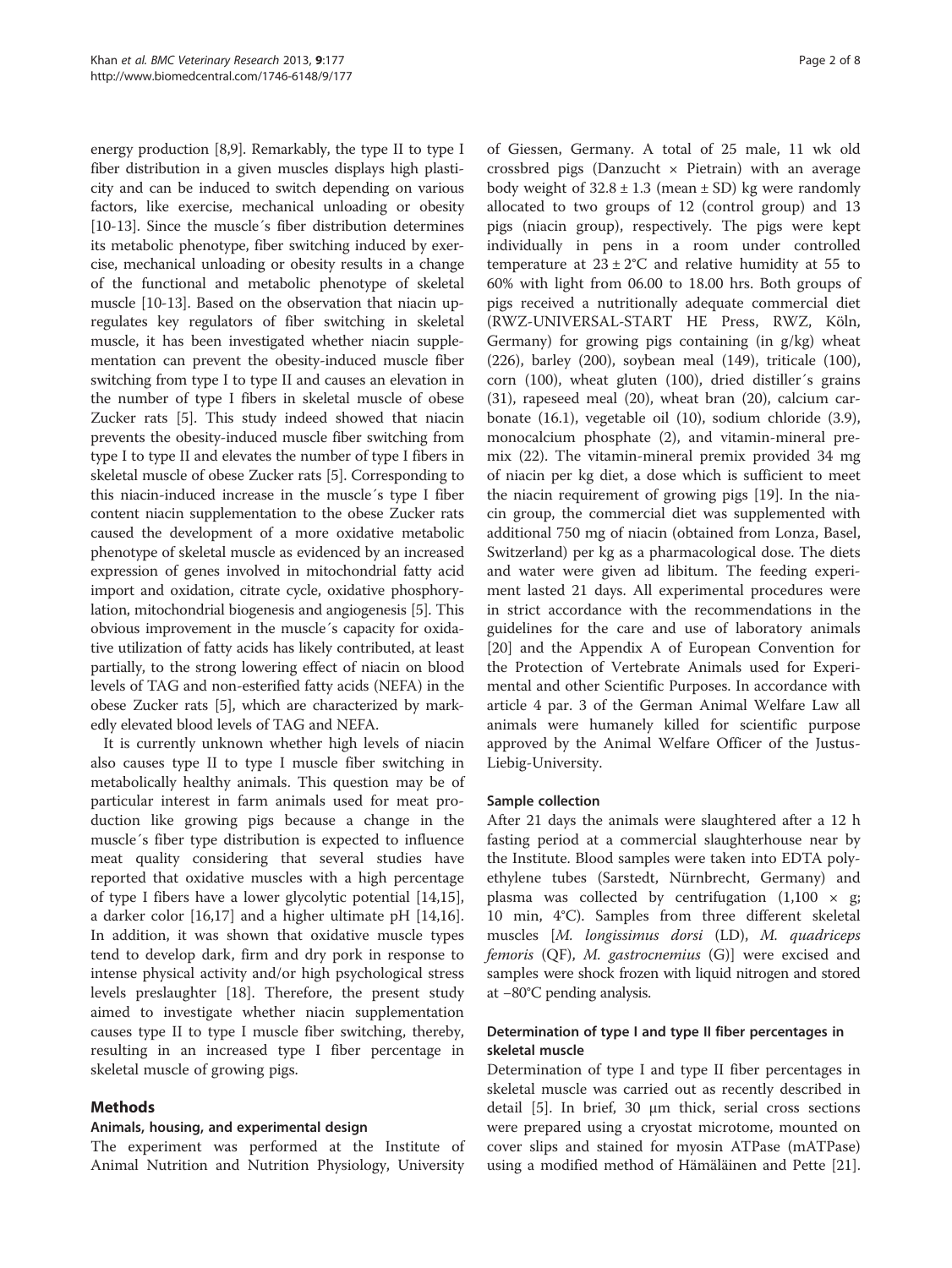Subsequently, the sections were analyzed by light microscopy (Leica DMI 6000B) for calculating the type I and type II fiber percentages.

Determination of TAG and NEFA concentrations in plasma Concentrations of TAG and NEFA in plasma were determined by enzymatic reagent kits from Merck Eurolab (ref. 113009990314) and from Wako Chemicals (ref. RD291001200R), respectively.

# Determination of nicotinic acid and nicotineamide concentrations in plasma

Concentrations of nicotinic acid and nicotineamide in plasma were determined by LC-MS/MS according to the method from Liu et al. [[22\]](#page-7-0).

## RNA isolation, cDNA synthesis and qPCR analysis

RNA isolation, cDNA synthesis and qPCR analysis were performed as described recently in detail [[23](#page-7-0)]. In brief, total RNA was extracted from 50–60 mg skeletal muscle aliquots using peqGOLD TriFast™ RNA Extraction reagent (Peqlab, Erlangen, Germany) according to the manufacturer´s protocol, and RNA concentration and purity were estimated from the optical density at 260 and 280 nm (Infinite 200 M microplate reader, Tecan, Männedorf, Switzerland). cDNA synthesis was carried out within one week after RNA isolation using dT18 primer and M-MuLV Reverse Transcriptase (MBI Fermentas, St. Leon-Rot, Germany). qPCR analysis was performed using KAPA SYBR FAST qPCR Universal Mastermix (Peqlab, Erlangen, Germany) and gene-specific primer pairs which are listed in Table [1](#page-3-0). Calculation of gene expression data and normalization by GeNorm normalization factor were carried out as described recently [[23](#page-7-0)]. The normalization factor was calculated as the geometric mean of expression data of the three most stable out of five tested potential reference genes. Means and SD were calculated from normalized expression data for samples of the same treatment group. The mean of the group control group was set to 1 and mean and SD of the niacin group were scaled proportionally. Data on qPCR performance for genes measured in skeletal muscle are shown in Table [1.](#page-3-0)

# Statistical analysis

Data were statistically analysed by one-way ANOVA using the Minitab Statistical Software (Rel. 13.0, State College, PA, USA). Means of the two groups were compared by Fisher's multiple range test. Means were considered significantly different for  $P < 0.05$ . Data presented are shown as means ± SD.

## Results

# Feed intake, body weight development, carcass weights and feed conversion ratios

Feed intake, initial and final body weights, total and daily body weight gain, carcass weights and feed conversion ratio did not differ between the control group and the niacin group (Table [2\)](#page-4-0).

# Concentrations of nicotinic acid and its metabolite nicotineamide in plasma

The plasma concentrations of nicotinic acid (NA) and its metabolite nicotineamide (NAM) were greater in the niacin group than in the control group (NA:  $<$  5 ng/mL (limit of detection) vs.  $32.0 \pm 13.0$  ng/mL; NAM:  $0.34 \pm 1.0$ 0.07 vs.  $3.88 \pm 2.02$   $\mu$ g/mL; control group vs. niacin group;  $P < 0.05$ ).

# Concentrations of TAG and NEFA in plasma

In order to assess whether lipid concentrations in plasma are influenced by niacin supplementation, we measured the concentrations of TAG and NEFA in plasma of the pigs. The plasma concentrations of both, TAG and NEFA were not different between the two groups of pigs (TAG:  $0.51 \pm 0.12$  vs.  $0.51 \pm 0.10$  mmol/L; NEFA:  $0.47 \pm 0.27$  vs.  $0.65 \pm 0.21$  mmol/L; control group vs. niacin group).

# Fiber type distribution of different skeletal muscles

To study whether niacin supplementation causes type II to type I fiber switching, we determined the fiber type distribution in different skeletal muscles (LD, QF and G). The percentage number of type I fibers in all three muscles considered was greater in the niacin group than in the control group, whereas the percentage number of type II fibers was less in niacin group than in the control group ( $P < 0.05$ , Figure [1](#page-4-0)).

# Transcript levels of genes encoding fiber-specific MHC isoforms and regulators of muscle fiber distribution in LD muscle

In order to explore whether the niacin-induced fiber switching is reflected by changes in the expression of fiber-specific MHC isoforms, we determined the transcript levels of different MHC isoforms, from which three isoforms exist in pigs, namely one type I isoform (MHCI encoded by MYH7) and two type II isoforms (MHCIIA encoded by MYH2, and MHCIIB encoded by MYH4), in LD muscle. In line with the decreased type II fiber percentage the transcript levels of MYH2 and MYH4, which are expressed in type II fibers, were significantly reduced ( $P < 0.05$ ) or tended to be reduced  $(P<0.15)$ , respectively, in LD muscle in the niacin group compared to the control group (Table [3\)](#page-5-0). The transcript level of the MHC isoform MYH7, which is expressed in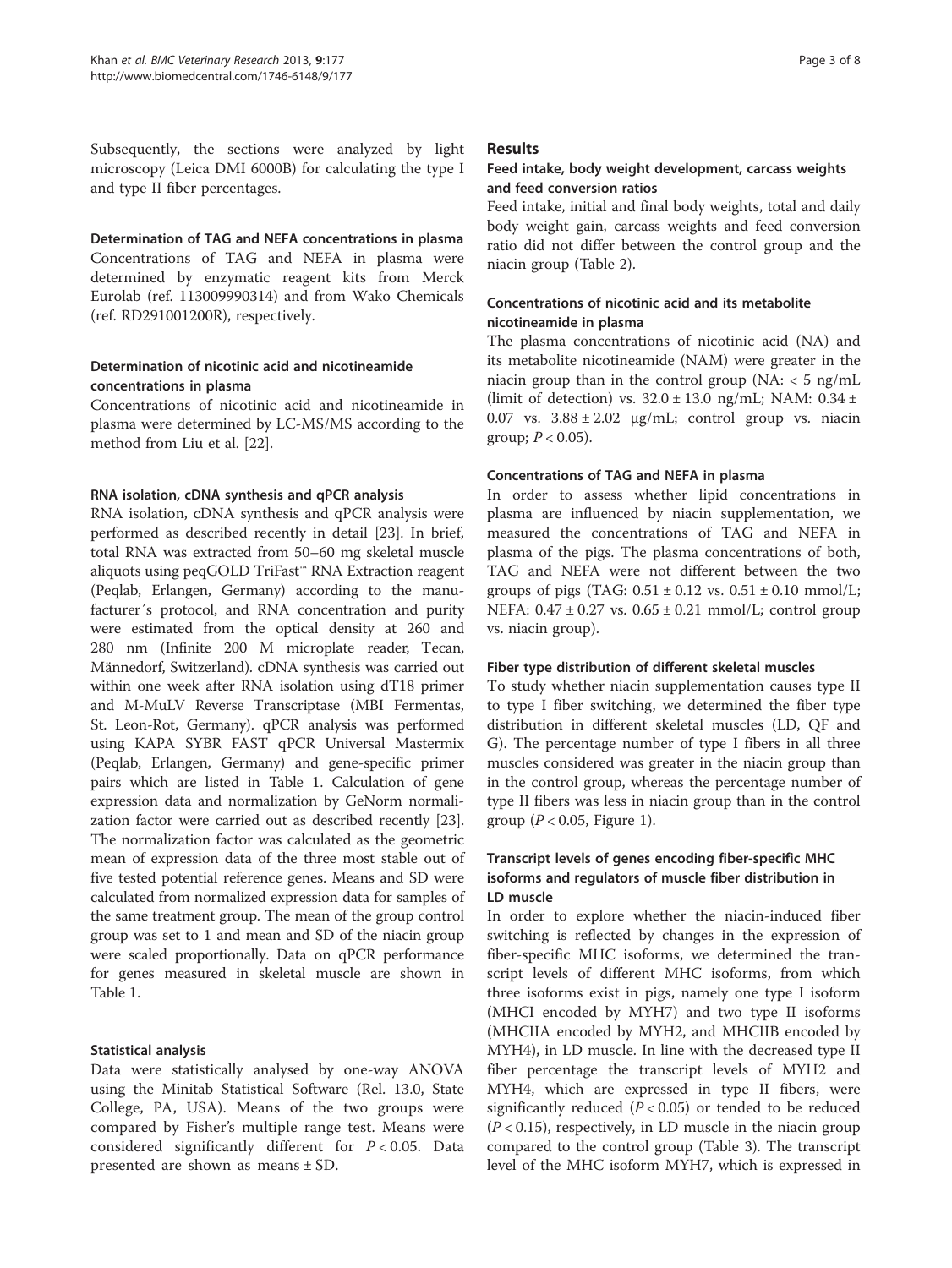| Gene             | Forward primer (3'-5')      | Product length (bp) | <b>NCBI Genbank</b> | Slope   | $R^{2#}$ | Efficiency* |
|------------------|-----------------------------|---------------------|---------------------|---------|----------|-------------|
|                  | Reverse primer (5'-3')      |                     |                     |         |          |             |
| Reference genes  |                             |                     |                     |         |          |             |
| ATP5G1           | CAGTCACCTTGAGCCGGGCGA       | 94                  | NM_001025218        | $-3.42$ | 0.999    | 1.96        |
|                  | TAGCGCCCCGGTGGTTTGC         |                     |                     |         |          |             |
| ACTB             | GACATCCGCAAGGACCTCTA        | 205                 | XM_003124280        | $-3.60$ | 0.998    | 1.89        |
|                  | ACATCTGCTGGAAGGTGGAC        |                     |                     |         |          |             |
| RPS9             | GTCGCAAGACTTATGTGACC        | 325                 | XM_003356050        | $-3.64$ | 0.999    | 1.88        |
|                  | AGCTTAAAGACCTGGGTCTG        |                     |                     |         |          |             |
| Target genes     |                             |                     |                     |         |          |             |
| COX4/1           | GTGGAACTGTACCGCCTGAA        | 257                 | XM_003355730        | $-3.44$ | 1.000    | 1.95        |
|                  | <b>TTGTCGTAGTCCCACTTGGC</b> |                     |                     |         |          |             |
| COX6A1           | CTCAGCTCGCATGTGGAAGA        | 139                 | NM_001190221        | $-3.34$ | 0.996    | 1.99        |
|                  | GATGCGAAGATGGGGGTAGG        |                     |                     |         |          |             |
| CACT/SLC25A20    | GCAAAGCCCATTAGCCCTCT        | 235                 | XM_003483178        | $-3.21$ | 0.988    | 2.05        |
|                  | GAGCACATCCTCTGGGTGTT        |                     |                     |         |          |             |
| PPARGC1A         | TAAAGATGCCGCCTCTGACT        | 168                 | NM_213963           | $-3.94$ | 0.993    | 1.79        |
|                  | TGACCGAAGTGCTTGTTCAG        |                     |                     |         |          |             |
| PPARGC1B         | AAGTGCGGCTTCGTCACCTA        | 216                 | XM_003124093        | $-3.28$ | 0.998    | 2.02        |
|                  | GCTGTCGAAATCCATGGCTT        |                     |                     |         |          |             |
| SLC22A5          | <b>TGCATTTGGCTACATGCTGC</b> | 174                 | XM_003123912        | $-3.76$ | 0.995    | 1.85        |
|                  | ATGATCACCTCAGCTTCCTG        |                     |                     |         |          |             |
| SDHA             | CTACGCCCCCGTCGCAAAGG        | 380                 | DQ402993            | $-3.24$ | 1.000    | 2.03        |
|                  | AGTTTGCCCCCAGGCGGTTG        |                     |                     |         |          |             |
| MYH <sub>2</sub> | GGCCCTTTGATGCCAAGACA        | 188                 | NM_214136           | $-3.45$ | 1.000    | 1.95        |
|                  | GGCCATGTCCTCGATCTTGT        |                     |                     |         |          |             |
| MYH4             | <b>GTGCCCTGCTGCCATCAATA</b> | 363                 | NM_001123141        | $-3.53$ | 1.000    | 1.92        |
|                  | TGCGTAACGCTCTTTGAGGT        |                     |                     |         |          |             |
| MYH7             | <b>TGCCAGCTTGAGCCTCTTTC</b> | 380                 | NM_213855           | $-3.33$ | 0.999    | 2.00        |
|                  | GTAGCGCTCCTTGAGGTTGT        |                     |                     |         |          |             |
| FATP1            | GGTTCCAGCCTGTTGAATGT        | 275                 | NM_001083931        | $-3.44$ | 0.990    | 1.95        |
|                  | AACAAAACCTTGGTGCTTGG        |                     |                     |         |          |             |
| UCP <sub>2</sub> | AGTGTGAGACCTGACGAAGC        | 435                 | NM_214289           | $-3.64$ | 0.996    | 1.88        |
|                  | GCTTGACGGAGTCGTAGAGG        |                     |                     |         |          |             |
| UCP3             | <b>GCCACTTTGTCTCTGCCTTC</b> | 219                 | NM_214049           | $-3.49$ | 0.998    | 1.93        |
|                  | CAAACATCACCACGTTCCAG        |                     |                     |         |          |             |

#### <span id="page-3-0"></span>Table 1 Characteristics and performance data of primers used for qPCR

# Coefficient of determination of the standard curve.

\*The efficiency is determined by [10(<sup>−</sup>1/-slope].

type I fibers, in LD muscle tended to be increased in the niacin group compared to the control group  $(P < 0.15,$ Table [3\)](#page-5-0).

To elucidate the mechanisms underlying type II to type I fiber transition in skeletal muscle of pigs in response to niacin supplementation, we determined the transcript levels of two key regulators of muscle fiber

transition, PGC-1α and PGC-1β, in LD muscle. The transcript level of PGC-1β in LD muscle was greater in the niacin group than in the control group  $(P < 0.05$ ; Table [3\)](#page-5-0). In addition, the transcript level of PGC-1α in LD muscle was numerically greater in the niacin group than in the control group but this effect was not significant ( $P > 0.05$ ; Table [3\)](#page-5-0).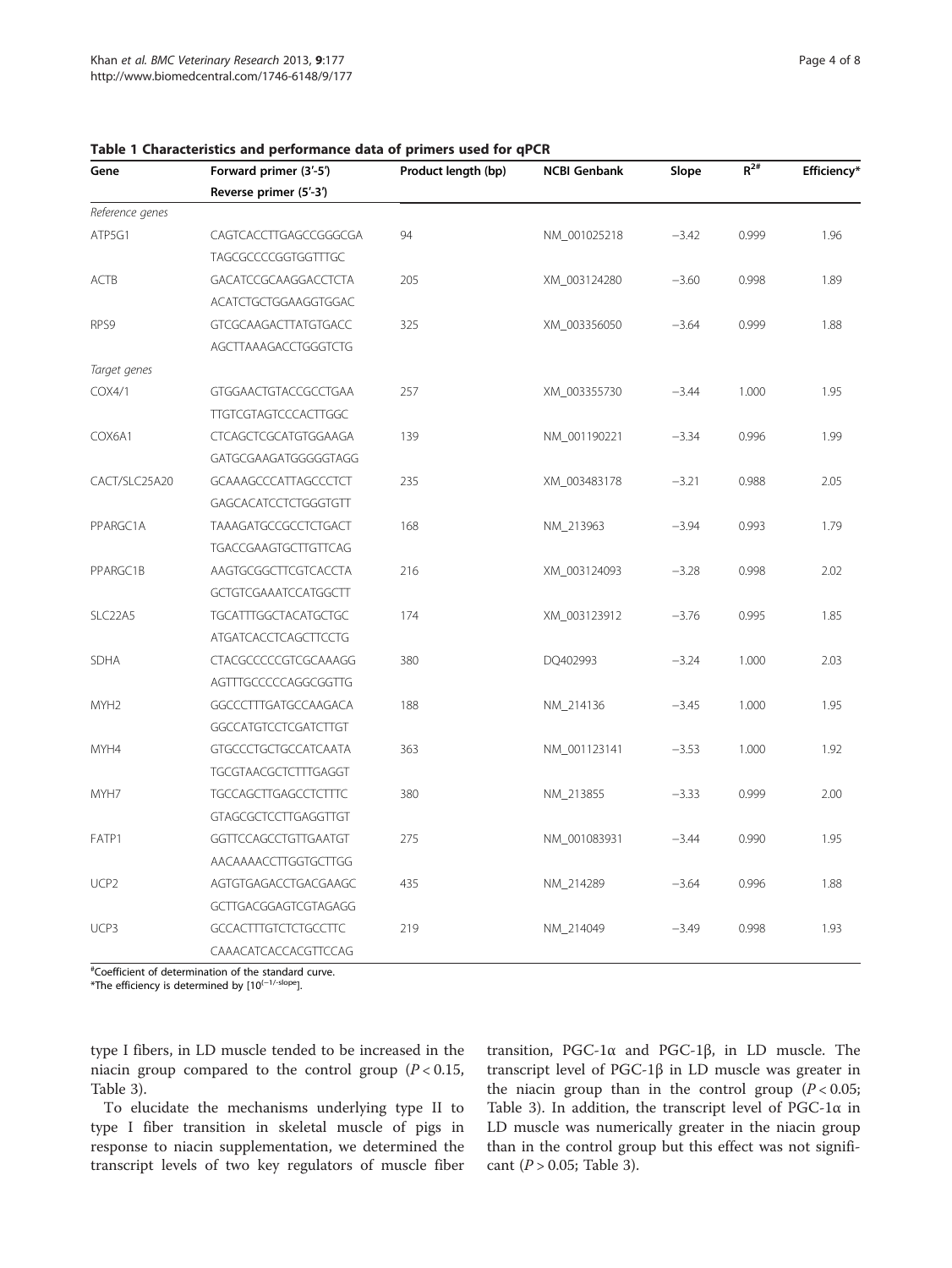<span id="page-4-0"></span>Table 2 Feed intake, body weight gain, feed conversion ratio and carcass weight of pigs fed either a control diet or a diet supplemented with 750 mg niacin/kg diet for 3 wk

|                                                   | Control       | <b>Niacin</b> | P value |
|---------------------------------------------------|---------------|---------------|---------|
|                                                   | $n = 12$      | $n = 13$      | (ANOVA) |
| Feed intake (kg/d)                                | $2.14 + 0.27$ | $2.13 + 0.26$ | 0.838   |
| Initial body weight (kg)                          | $32.7 + 1.3$  | $329 + 15$    | 0.829   |
| Final body weight (kg)                            | $53.5 + 2.4$  | $53.7 + 3.9$  | 0.864   |
| Total body weight gain (kg)                       | $207 + 22$    | $209 + 26$    | 0.915   |
| Daily body weight gain (kg)                       | $0.99 + 0.10$ | $0.99 + 0.13$ | 0.915   |
| Carcass weight (kg)                               | $40.5 + 1.9$  | $41.0 + 2.9$  | 0.567   |
| Feed conversion ratio<br>(kg feed/kg weight gain) | $2.21 + 0.42$ | $2.22 + 0.42$ | 0.899   |

Values are means ± SD.

# Transcript levels of genes involved in fatty acid utilization, citrate cycle, oxidative phosphorylation and thermogenesis in LD muscle

Given that induction of PGC-1α and PGC-1β results in the induction of genes involved in mitochondrial fatty acid catabolism (CACT, FATP1, OCTN2), citrate cycle (SDHA), oxidative phosphorylation (COX4/1, COX6A1), and thermogenesis (UCP2, UCP3), we determined transcript levels of genes representing these pathways in LD muscle. The transcript levels of CACT, FATP1, OCTN2, SDHA, COX4/1, COX6A1 and UCP3 in LD muscle were greater in the niacin group than in the control group  $(P < 0.05$ ; Table [4](#page-5-0)). The transcript level of UCP2 in LD muscle tended to be elevated in the niacin group compared to the control group ( $P < 0.15$ ; Table [4\)](#page-5-0).

## **Discussion**

The main finding of the present study is that supplementation of a pharmacological niacin dose, similar with that recently used in Zucker rats (Pigs: 30–49 mg/kg body weight; Zucker rats: 40–54 mg/kg body weight [\[5](#page-6-0)]) in pigs causes type II to type I muscle fiber switching, thereby, resulting in an increased type I fiber percentage in skeletal muscle in comparison to pigs receiving a diet with a nutritionally adequate niacin concentration. In contrast to our study in Zucker rats, in which fiber distribution of only one muscle (M. rectus femoris) was studied, we analyzed fiber distribution of three different skeletal muscles (LD, QF and G) in the pigs in the present study. These muscles contained predominantly type II fibers but varied in their type II to type I fiber type ratios (control group: 4.6, 7.6 and 2.8 for LD, QF and G, respectively). We observed that niacin supplementation decreased this ratio in all three muscles considered (niacin group: 2.8, 2.6 and 1.6 for LD, QF and G, respectively) indicating that niacin exerts its effect on muscle fiber distribution independently of the muscle type, which extends our knowledge with regard to the effect of niacin supplementation on muscle fiber distribution. This effect was also reflected by a reduced expression of the type II fiber-specific transcript levels of MYH2 ( $P < 0.05$ ) and MYH4 isoform ( $P < 0.15$ ) and an increased expression of the type I fiber-specific isoform MYH7  $(P < 0.15)$  in LD muscle of the niacin group compared to the control group.

Muscle fiber switching was reported to be initiated through the up-regulation of key regulators of muscle fiber distribution and muscle metabolic phenotype [\[6,](#page-6-0)[24-26](#page-7-0)],

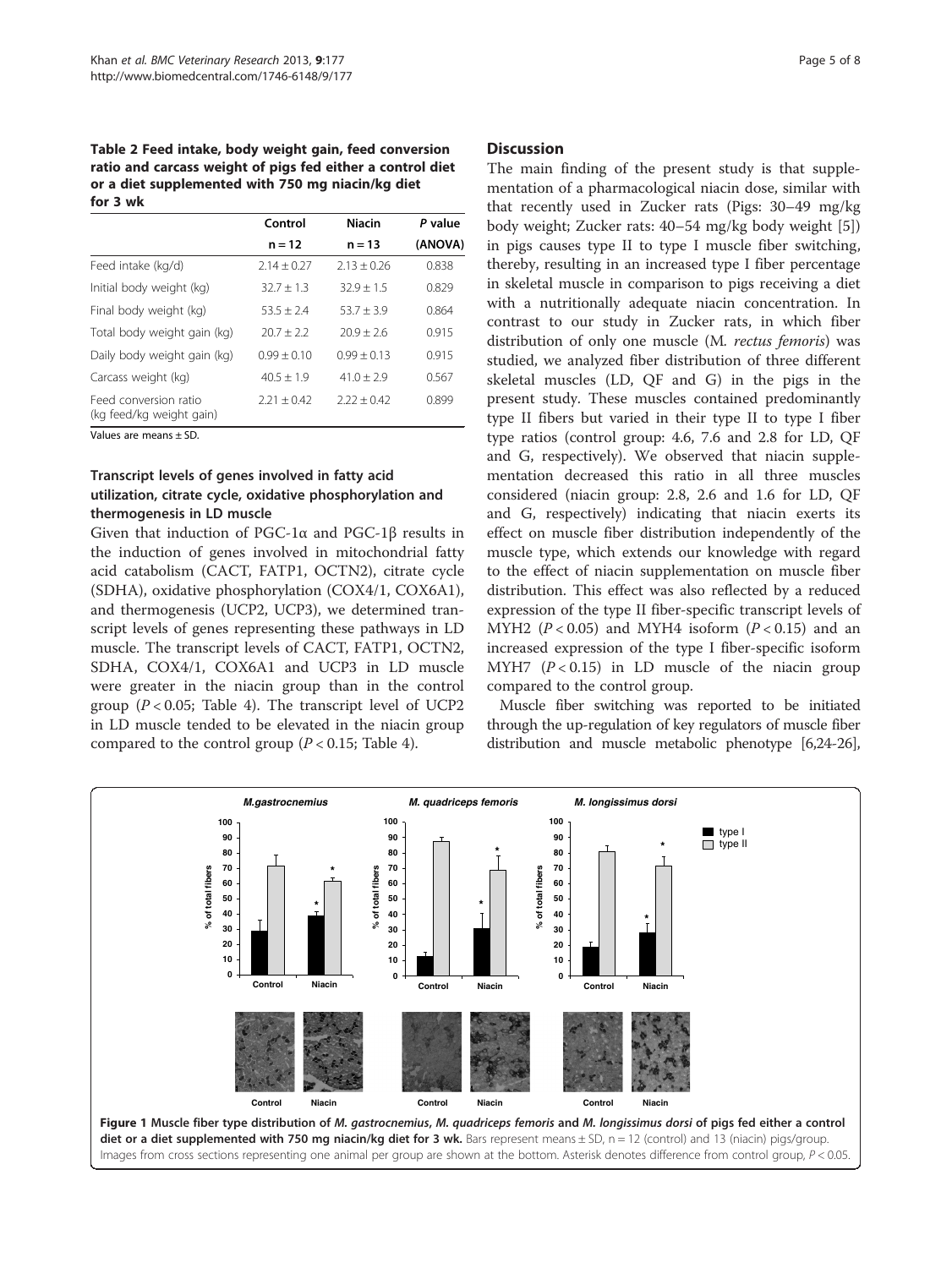<span id="page-5-0"></span>Table 3 Transcript levels of genes encoding fiber-specific MHC isoforms and regulators of muscle fiber distribution in LD muscle of pigs fed either a control diet or a diet supplemented with 750 mg niacin/kg diet for 3 wk

|                                  | Control                                  | <b>Niacin</b>   | P value |  |
|----------------------------------|------------------------------------------|-----------------|---------|--|
|                                  | $n = 12$                                 | $n = 13$        | (ANOVA) |  |
|                                  | Relative mRNA level<br>(fold of control) |                 |         |  |
| Fiber-specific MHC isoforms      |                                          |                 |         |  |
| MYH7 (type I-specific)           | $1.00 \pm 0.29$                          | $1.26 + 0.42$   | 0.139   |  |
| MYH2 (type IIA-specific)         | $1.00 \pm 0.40$                          | $0.65 + 0.21$   | 0.023   |  |
| MYH4 (type IIB-specific)         | $1.00 + 0.51$                            | $0.67 + 0.27$   | 0.086   |  |
| Regulators of fiber distribution |                                          |                 |         |  |
| $PGC-10$                         | $1.00 + 0.91$                            | $1.49 + 0.98$   | 0.309   |  |
| $PGC-1\beta$                     | $1.00 \pm 0.24$                          | $1.33 \pm 0.31$ | 0.021   |  |

Values are means ± SD.

and we have recently shown that niacin supplementation causes an up-regulation of two of these key regulators, namely PGC-1α and PGC-1β, in rectus femoris muscle of rats [[5\]](#page-6-0). Like in rats, we observed in the present study that the transcript level of PGC-1β was elevated in LD muscle of pigs of the niacin group. In addition, the transcript level of PGC-1α in LD muscle was also increased in pigs of the niacin group, even though this effect was not significant, which is attributed to the relatively high standard deviation of this parameter in both groups of pigs. PGCs regulate the muscle metabolic phenotype by binding to and

Table 4 Transcript levels of genes involved in fatty acid utilization, citrate cycle, oxidative phosphorylation and thermogenesis in LD muscle of pigs fed either a control diet or a diet supplemented with 750 mg niacin/kg diet for 3 wk

|                        | Control                   | <b>Niacin</b>   | P value |
|------------------------|---------------------------|-----------------|---------|
|                        | $n = 12$                  | $n = 13$        | (ANOVA) |
|                        |                           |                 |         |
| Fatty acid utilization |                           |                 |         |
| <b>CACT</b>            | $1.00 \pm 0.43$           | $1.55 \pm 0.62$ | 0.038   |
| FATP1                  | $1.00 \pm 0.31$           | $1.33 \pm 0.27$ | 0.020   |
| OCTN <sub>2</sub>      | $1.00 \pm 0.31$           | $1.44 \pm 0.44$ | 0.018   |
| Citrate cycle          |                           |                 |         |
| <b>SDHA</b>            | $1.00 \pm 0.34$           | $1.53 \pm 0.58$ | 0.037   |
|                        | Oxidative phosphorylation |                 |         |
| COX4/1                 | $1.00 \pm 0.28$           | $1.40 \pm 0.45$ | 0.033   |
| COX6A1                 | $1.00 \pm 0.36$           | $1.57 \pm 0.62$ | 0.022   |
| <b>Thermogenesis</b>   |                           |                 |         |
| UCP <sub>2</sub>       | $1.00 \pm 0.63$           | $1.53 \pm 0.84$ | 0.130   |
| UCP3                   | $1.00 \pm 0.45$           | $1.46 \pm 0.49$ | 0.036   |

Values are means ± SD.

activating a variety of nuclear receptors and additional transcription factors. For example, PGC-1α dramatically co-activates PPARα and/or PPARδ in various cell types and tissues and thereby induces the expression of genes involved in fatty acid catabolism and thermogenesis. Similarly, co-activation by PGC-1α and PGC-1β has also been shown for the myocyte enhancer factor 2 family of transcription factors, which stimulate specifically the expression of MHC genes from oxidative fibers [[25,27](#page-7-0)], and for nuclear respiratory factor-1 and estrogen-related receptor α, which are required for oxidative phosphorylation and mitochondrial biogenesis [[28\]](#page-7-0). In line with the up-regulation of key regulators of type II to type I fiber switching in LD muscle, we observed that pigs of the niacin group had elevated transcript levels of genes involved in mitochondrial fatty acid catabolism (CACT, FATP1, OCTN2), citrate cycle (SDHA), oxidative phosphorylation (COX4/1, COX6A1), and thermogenesis (UCP3) in LD muscle. All these genes are abundantly expressed in type I fibers, which is responsible for the oxidative metabolic phenotype and the preferred utilization of oxidative phosphorylation for energy production of type I fibers [\[8,](#page-6-0)[29](#page-7-0)]. Thus, the abovementioned changes in gene expression in LD muscle of pigs of the niacin group are consistent with the niacin-induced increase of type I fiber content in LD muscle. It is currently unknown how niacin mediates the observed up-regulation of key regulators of skeletal muscle phenotype because the skeletal muscle does not express the niacin receptor. This suggests that the effect of niacin involves niacin receptor-independent mechanisms. In this context it noteworthy that niacin has been reported recently to induce several humoral changes, like increases in the plasma levels of epinephrine, corticosterone and glucagon [[30](#page-7-0)]. In addition, niacin supplementation also causes an elevation in the plasma levels of growth hormone, adiponectin and leptin [[31,32](#page-7-0)], all of which are well-documented to influence gene expression and cellular signaling in different tissues. Thus, future studies have to clarify whether these niacin-induced humoral changes are responsible for the observed muscle fiber switching.

In contrast to our recent study in obese Zucker rats [[5\]](#page-6-0) niacin supplementation did not induce the welldocumented plasma TAG-lowering effect in pigs. The lack of effect, however, is probably not due to an insufficient niacin dose because the dose was similar as in our rat study [\[5](#page-6-0)] and the administered niacin dose caused a significant increase in plasma nicotinic acid and particularly nicotineamide levels indicating sufficient bioavailability. It is more likely that plasma TAG concentration of pigs was not lowered because it was yet within the normal range making a further reduction unlikely. In addition, in opposite to the well-documented antilipolytic effect of niacin [\[1](#page-6-0)] the plasma NEFA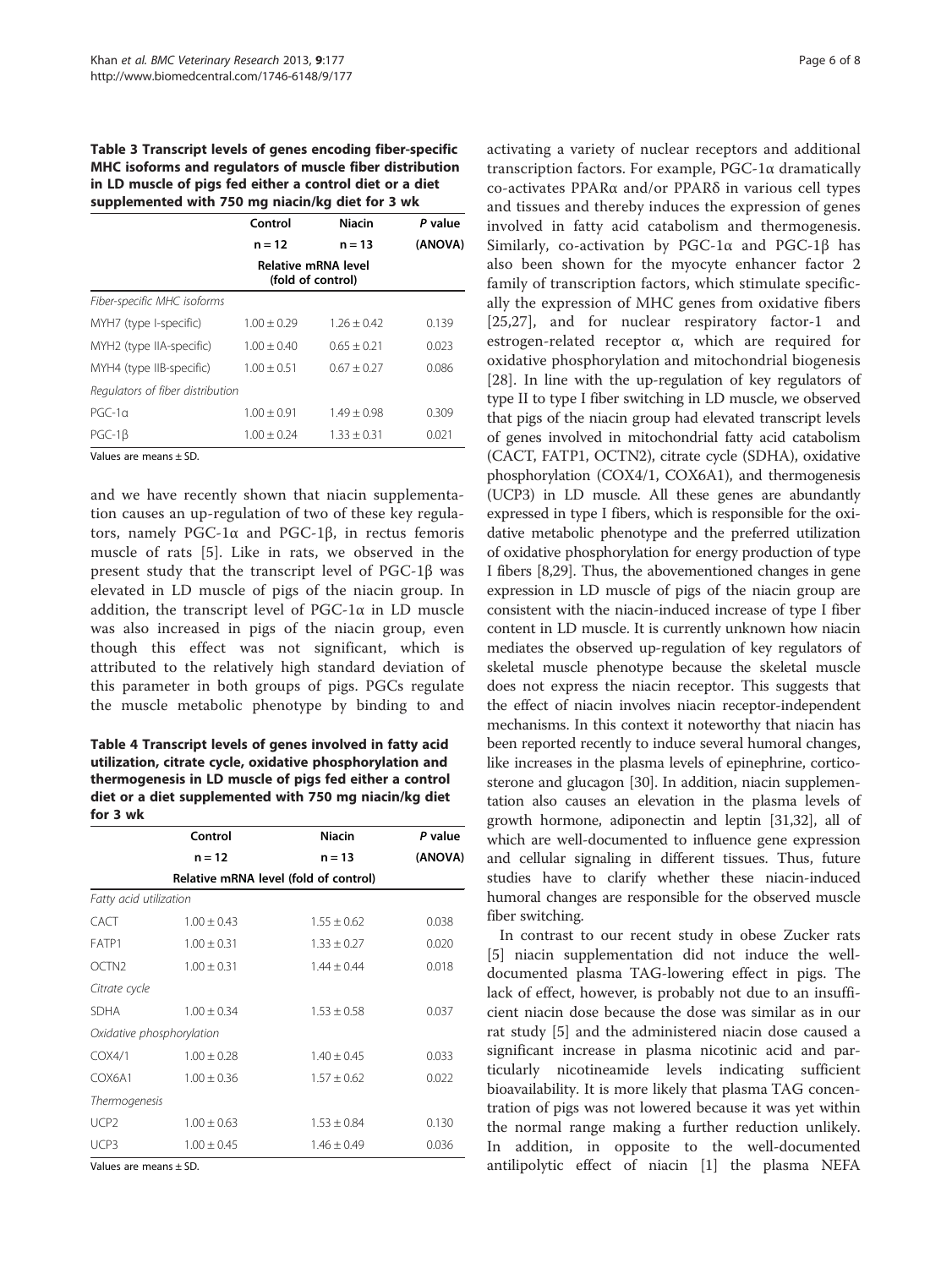<span id="page-6-0"></span>concentration in pigs of the niacin group was also not reduced but even increased, at least numerically. This result, however, is in agreement with recent observations that chronic niacin administration for at least 2 weeks results in elevated plasma NEFA levels [\[33](#page-7-0)]. The basis for this rebound phenomenon on lipolysis during longterm niacin treatment is only incompletely understood, but recent findings indicate that niacin favors an increase in the net rate of lipolysis through reducing TAG synthesis and expression of perilipin in adipocytes [[34\]](#page-7-0).

## Conclusions

The present study demonstrates that niacin supplementation induces type II to type I muscle fiber switching, and thereby an oxidative metabolic phenotype of skeletal muscle in pigs as a farm animal model. The observed up-regulation of key regulators of fiber distribution in skeletal muscle in response to niacin supplementation is likely causative for the induction of muscle fiber switching in pigs. Given that oxidative muscle types tend to develop dark, firm and dry pork in response to intense physical activity and/or high psychological stress levels preslaughter [18], a niacin-induced change in the muscle´s fiber type distribution may influence meat quality of pigs which would be worth of being investigated in future studies.

#### Abbreviations

CACT: Carnitine-acylcarnitine translocase; COX: Cytochrome c oxidase; FATP: Fatty acid transport protein; G: Gastrocnemius; HDL: High-density lipoprotein; LD: Longissimus dorsi; LDL: Low-density lipoprotein; MHC: Myosin heavy chain; MYH: Myosin heavy chain encoded gene; NA: Nicotinic acid; NAM: Nicotineamide; NEFA: Non-esterified fatty acids; OCTN: Novel organic cation transporter; PGC-1: Peroxisome proliferatoractivated receptor-gamma coactivator-1; PPAR: Peroxisome proliferatoractivated receptor; QF: Quadriceps femoris; SDHA: Succinate dehydrogenase subunit A; TAG: Triacylglycerol; UCP: Uncoupling protein.

#### Competing interests

The authors declare that they have no competing interests.

#### Authors' contributions

MK conducted the animal experiment, performed fiber typing, PCR analyses, blood lipid analyses, statistical analyses, and wrote the manuscript, RR participated in the design and coordination of the study, supervised PCR analyses, and statistical analysis and helped to draft the manuscript, FCM and KK analysed data from muscle fiber typing, EM performed nicotinic acid and nicotineamide analyses in blood, KE conceived of the study, participated in its design and coordination and helped to draft the manuscript. All authors read and approved the final manuscript.

#### Author details

<sup>1</sup>Institute of Animal Nutrition and Nutrition Physiology, Justus-Liebig-University Giessen, Heinrich-Buff-Ring 26-32, Giessen 35390, Germany. <sup>2</sup>Department of Sports Medicine, Justus-Liebig-University Giessen, Kugelberg 62, Giessen 35394, Germany.

Received: 10 June 2013 Accepted: 2 September 2013 Published: 9 September 2013

#### References

- 1. Gille A, Bodor ET, Ahmed K, Offermanns S: Nicotinic acid: Pharmacological effects and mechanisms of action. Annu Rev Pharmacol Toxicol 2008, 48:79–106.
- 2. Kashyap K u: Mechanism of action of niacin. Am J Cardiol 2008. 101:20B–26B.
- 3. Choi S, Yoon H, Oh KS, Oh YT, Kim YI, Kang I, Youn JH: Widespread effects of nicotinic acid on gene expression in insulin-sensitive tissues: implications for unwanted effects of nicotinic acid treatment. Metab 2011, 60:134–144.
- 4. Watt MJ, Southgate RJ, Holmes AG, Febbraio MA: Suppression of plasma free fatty acids upregulates peroxisome proliferator-activated receptor (PPAR) α and δ and PPAR coactivator 1α in human skeletal muscle, but not lipid regulatory genes. J Mol Endocrinol 2004, 33:533–544.
- 5. Ringseis R, Rosenbaum S, Gessner DK, Herges L, Kubens JF, Mooren FC, Krüger K, Eder K: Supplementing obese Zucker rats with niacin induces the transition of glycolytic to oxidative skeletal muscle fibers. J Nutr 2013, 143:125–131.
- 6. Schuler M, Ali F, Chambon C, Duteil D, Bornert JM, Tardivel A, Desvergne B, Wahli W, Chambon P, Metzger D: PGC1α expression is controlled in skeletal muscles by PPAR β, whose ablation results in fiber-type switching, obesity, and type 2 diabetes. Cell Metab 2006, 4:407–414.
- 7. Chinsomboon J, Ruas J, Gupta RK, Thom R, Shoag J, Rowe GC, Sawada N, Raghuram S, Arany Z: The transcriptional coactivator PGC-1alpha mediates exercise-induced angiogenesis in skeletal muscle. Proc Natl Acad Sci U S A 2009, 106:21401–21406.
- 8. Peter JB, Barnard RJ, Edgerton VR, Gillespie CA, Stempel KE: Metabolic profiles of three fiber types of skeletal muscle in guinea pigs and rabbits. Biochem 1972, 11:2627–2633.
- 9. Barnard RJ, Edgerton VR, Furukawa T, Peter JB: Histochemical, biochemical, and contractile properties of red, white, and intermediate fibers. Am J Physiol 1971, 220:410–414.
- 10. Waters RE, Rotevatn S, Li P, Annex BH, Yan Z: Voluntary running induces fiber type-specific angiogenesis in mouse skeletal muscle. Am J Physiol Cell Physiol 2004, 287:C1342–C1348.
- 11. Cassano P, Sciancalepore AG, Pesce V, Flück M, Hoppeler H, Calvani M, Mosconi L, Cantatore P, Gadaleta MN: Acetyl-L-carnitine feeding to unloaded rats triggers in soleus muscle the coordinated expression of genes involved in mitochondrial biogenesis. Biochim Biophys Acta 2006, 1757:1421–1428.
- 12. Fujita N, Nagatomo F, Murakami S, Kondo H, Ishihara A, Fujino H: Effects of hyperbaric oxygen on metabolic capacity of the skeletal muscle in type 2 diabetic rats with obesity. Scientific World Journal 2012, 2012:637978.
- 13. Nagatomo F, Fujino H, Kondo H, Gu N, Takeda I, Ishioka N, Tsuda K, Ishihara A: PGC-1α mRNA level and oxidative capacity of the plantaris muscle in rats with metabolic syndrome, hypertension, and type 2 diabetes. Acta Histochem Cytochem 2011, 44:73–80.
- 14. Monin G, Mejenes-Quijano A, Talmant A, Sellier P: Influence of breed and muscle metabolic type on muscle glycolytic potential and meat pH in pigs. Meat Sci 1987, 20:149–158.
- 15. Fernandez X, Meunier-Salaün M-C, Ecolan P: Glycogen depletion according to muscle and fibre types in response to dyadic encounters in pigs (Sus scrofa domesticus)–relationships with plasma epinephrine and aggressive behaviour. Comp Biochem Physiol A Physiol 1994, 109:869–879.
- 16. Warner RD, Kauffman RG, Russell RL: Quality attributes of major porcine muscles: a comparison with the Longissimus Lumborum. Meat Sci 1993, 33:359–372.
- 17. Brewer MS, Zhu LG, Bidner B, Meisinger DJ, McKeith FK: Measuring pork color: effects of bloom time, muscle, pH and relationship to instrumental parameters. Meat Sci 2001, 57:169–176.
- 18. Hambrecht E, Eissen JJ, Newman DJ, Smits CHM, Verstegen MWA, den Hartog LA: Preslaughter handling effects on pork quality and glycolytic potential in two muscles differing in fiber type composition. J Anim Sci 2005, 83:900–907.
- 19. German Society for Nutrition Physiology (GfE): Empfehlungen zur Energie- und Nährstoffversorgung von Schweinen. Frankfurt am Main, Germany: DLG-Verlag; 2006.
- 20. National Research Council: Guide for the care and use of laboratory animals. Washington DC: National Institutes of Health; 1985. Publication no. 85–23 (rev.).
- 21. Hämäläinen N, Pette D: The histochemical profiles of fast fiber types IIB, IID, and IIA in skeletal muscles of mouse, rat, and rabbit. J Histochem Cytochem 1993, 41:733–743.